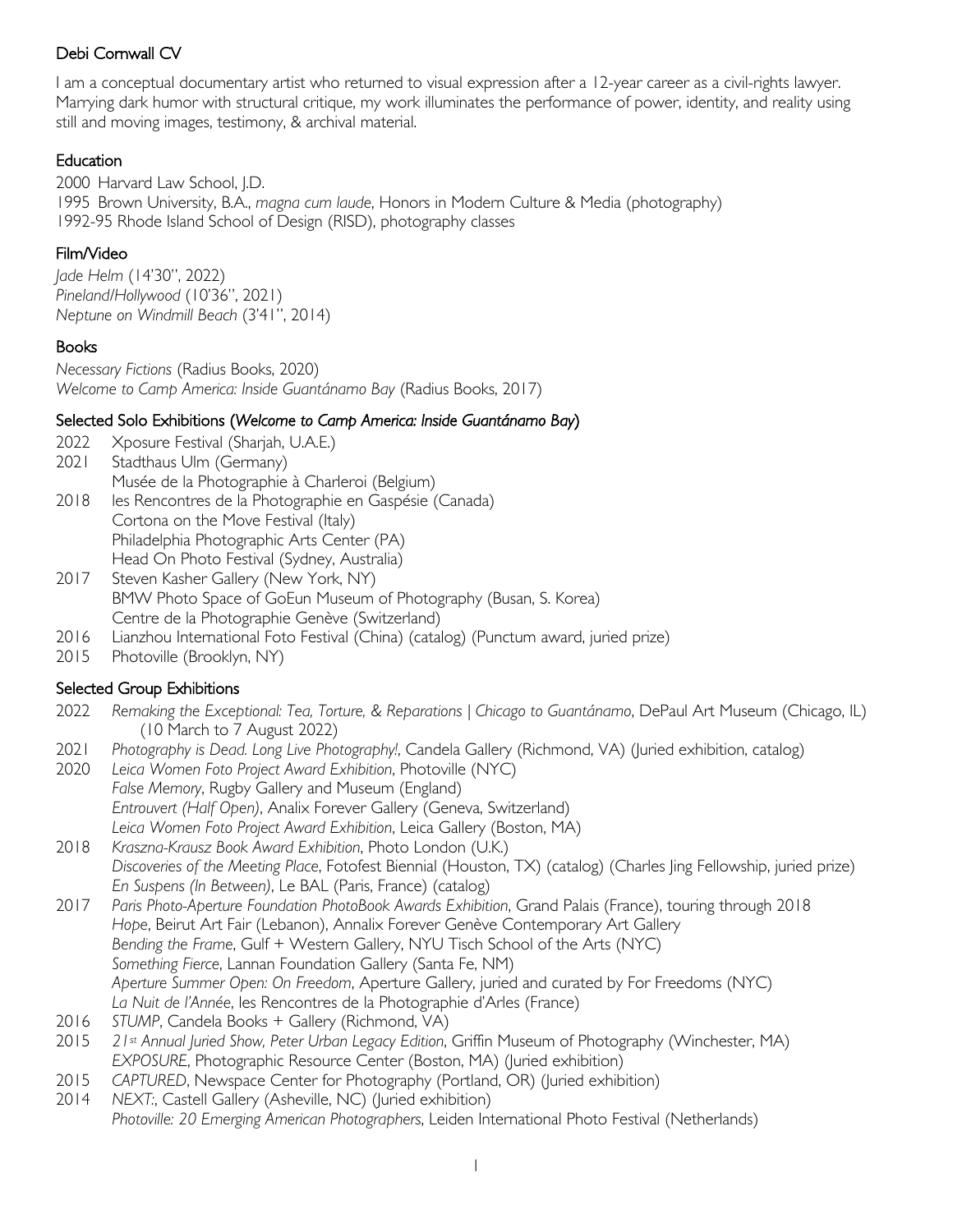## Film Festivals

- 2022 International Competition, 24th Videoex Experimental Film & Video Festival (Zurich, Switzerland) Official selection, 29th Chicago Underground Film Festival (Chicago, IL) Official selection, 7th Boston Short Film Festival (Boston, MA) Official selection, 21st SF DocFest (San Francisco, CA) Official selection, 22nd D.C. Independent Film Festival (Washington, D.C.) Official selection, 13th Ghent Viewpoint Documentary Film Festival (Belgium) 2021 Official selection, 37<sup>th</sup> interfilm, International Short Film Festival Berlin (Germany)
- Honorable Mention, Experimental Forum (Los Angeles, CA)

# Selected Collections

Musée de la Photographie à Charleroi (Belgium) Harvard Art Museums Bibliotèque National de France Lannan Foundation Museum of Fine Arts Houston Duke University Archive of Documentary Arts The Joaquim Paiva Collection/MAM-Rio de Janeiro (Brazil) Charles Dee Mitchell Collection on Violence in the 21st Century Yossi Milo Collection Metropolitan Museum of Art, Thomas J. Watson Library SF MoMA Research Library

### Selected Honors, Fellowships, Residencies & Grants

| 2022 | Tarkovski Grant, Ghent Viewpoint Documentary Film Festival & Boston Short Film Festival                                                                                              |
|------|--------------------------------------------------------------------------------------------------------------------------------------------------------------------------------------|
| 2021 | American Academy of Arts Rome Prize, Nominee                                                                                                                                         |
|      | Speranza Foundation Lincoln City Fellowship                                                                                                                                          |
|      | Lucie Photo Book Prize, Shortlist                                                                                                                                                    |
| 2020 | Deutsche Börse Photography Foundation Prize 2021, Nominee (Longlist, Necessary Fictions)<br>les Rencontres d'Arles Photo-Text Book Award, Shortlist                                  |
|      | Foundation for Contemporary Arts FCA Emergency Grants COVID-19 Fund grant                                                                                                            |
|      | Tim Hetherington Trust Visionary Award, Shortlist (Necessary Fictions: Pineland films)                                                                                               |
| 2019 | NYSCA/NYFA Artist Fellowship (Photography)                                                                                                                                           |
|      | Leica Women Foto Project Award                                                                                                                                                       |
|      | W. Eugene Smith Memorial Fund Grant, Finalist                                                                                                                                        |
|      | Tim Hetherington Trust Visionary Award, Shortlist (Necessary Fictions: Pineland films)                                                                                               |
| 2018 | Fotofest Charles Jing Fellowship (Juried exhibition prize)                                                                                                                           |
|      | PDN Annual Publisher's Choice Award                                                                                                                                                  |
|      | Alice Award, Shortlist                                                                                                                                                               |
|      | Lucie First Photo Book Prize, Finalist                                                                                                                                               |
|      | Kraszna-Krausz Foundation Book Award, Longlist                                                                                                                                       |
|      | International Center of Photography (ICP) Infinity Award (Artist's book category), Nominee                                                                                           |
|      | Outpost Artist Resources Cuts & Burns Residency (Jade Helm)                                                                                                                          |
| 2017 | Harpo Foundation Visual Artist Grant                                                                                                                                                 |
|      | Center for Emerging Visual Artists Fellowship                                                                                                                                        |
|      | Paris Photo-Aperture First PhotoBook Award, Shortlist                                                                                                                                |
|      | Les Rencontres de la Photographie d'Arles Photo-Text Book Award, Shortlist                                                                                                           |
|      | Brown University Fitt Artist-in-Residence, Carriage House Gallery exhibition                                                                                                         |
| 2016 | Punctum Award, Lianzhou Foto Festival (Juried prize)                                                                                                                                 |
|      | Baum Award for an Emerging American Photographer, Nominee                                                                                                                            |
|      | Duke University Archive of Documentary Arts Collection Award for Women Documentarians                                                                                                |
| 2016 | Grants from Vital Projects Fund at Proteus, Violet Jabara Charitable Trust, David Rockefeller Fund,<br>Elizabeth Firestone Graham Foundation, Puffin Foundation, Pollination Project |
| 2015 | $\sim$ $\sim$ $\sim$ $\sim$ $\sim$ $\sim$ $\sim$                                                                                                                                     |

2015 Speranza Foundation Lincoln City Fellowship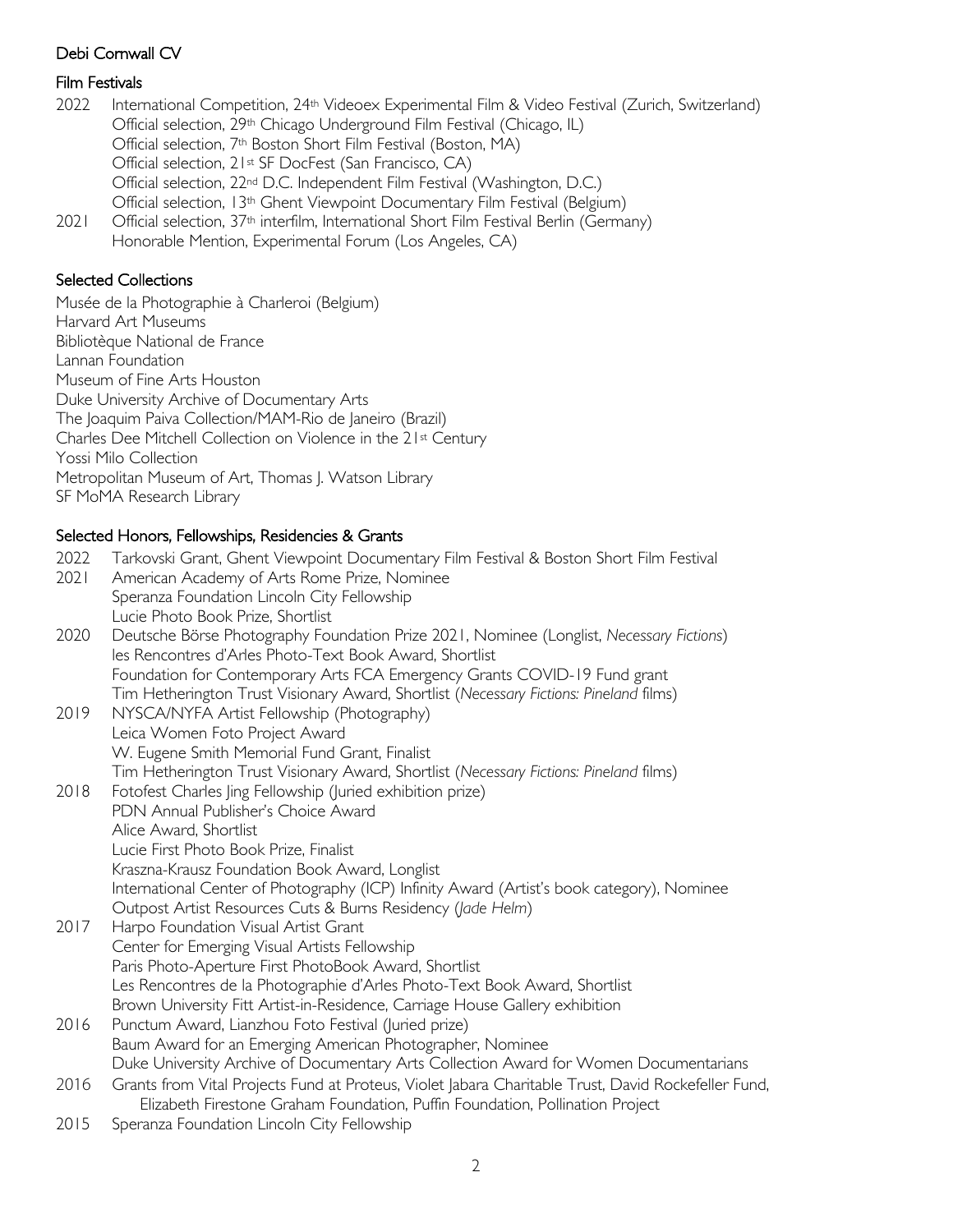### **Bibliography**

#### Selected Academic Publications & Presentations:

- Moritz Neumüller, ed., THE ROUTLEDGE COMPANION TO PHOTOGRAPHY, REPRESENTATION AND SOCIAL JUSTICE Taylor & Francis (forthcoming 2022), Chapter 5.
- Rebecca Boguska, Ph.D., GUANTÁNAMO FRAMES, Meson Press (forthcoming 2022), Chapter 2.
- Michelle Bogre, PHOTOGRAPHY AS ACTIVISM: IMAGES FOR SOCIAL CHANGE, Routledge (2d Ed., forthcoming 2022).
- European Center for Constitutional and Human Rights, RUPTURE AND RECKONING: GUANTÁNAMO TURNS 20, ECCHR (11 January 2022), at pp. 137-42.
- Alexandra Moore, Ph.D., "'Necessary Fictions': On the Sustaining Fantasies of the Forever War," in *Just in Time: Afterlives of Guantánamo and the War on Terror: The Forever War 20 Years After 9/11*, 2021 MLA Convention (7 January, 2021).
- Alexandra Moore, Ph.D., "Across the Thresholds of Detectability: Guantánamo in the Work of Debi Cornwall," *ASAP Journal* (Johns Hopkins University Press, January, 2021), at pp. 211-234.
- Esther Whitfield, Ph.D., "Guantánamo, Cuba: Poetry and Prison on Divided Ground," *Comparative Literature* Vol. 72, Issue 3 (Duke University Press, Sept. 1, 2020) at pp. 299–315.
- Michelle Bogre, DOCUMENTARY PHOTOGRAPHY RECONSIDERED: HISTORY, THEORY, AND PRACTICE (Routledge, 2019), Online Companion Interviews.

Daniel Grinberg, "Some Restrictions Apply: The Exhibition Spaces of Guantánamo Bay," *Cinema Journal* (July, 2018).

- Conner Gordon, "Confronting Incarceration's Destructive Invisibility: Debi Cornwall & Amy Elkins" Interview & Photo Essay, *Epistem Magazine* at pp. 20-33 (The Prindle Institute for Ethics, DePauw University, February 2018).
- Esther Whitfield, Ph.D. "Guantánamo and Community: Visual Approaches to the Base," in GUANTÁNAMO AND AMERICAN EMPIRE: THE HUMANITIES RESPOND, Don Walicek and Jessica Adams, eds. (Palgrave MacMillan, 2017).
- Jean-Philippe Dedieu, "Guantánamo's Frames of War: A Dialogue with Debi Cornwall and Larry Siems," Humanity: An International Journal of Human Rights, Humanitarianism, and Development, Vol. 8/1 (U. Penn. Press) (Spring 2017).

### Selected Additional Publications:

*In Print*:

- Bastian Tebarth, "Debi Cornwall zeigt Guantánamo als Sinnbild der USA und des »freien Westens«," Interview, *Melodie & Rhythmus* (Germany) (1/2022), at p. 67.
- Dana Melaver, "*Necessary Fictions*," Book review, *Zeke Magazine* (Fall 2021), at p. 73.
- Jean Dykstra, "Debi Cornwall's Necessary Fictions," Book review, *The Brooklyn Rail* (July/August 2021), at p. 99.
- Finley Cutts, "À la guerre, comme à la guerre: Debi Cornwall, Necessary Fictions," *Fisheye Magazine* #48 (July 2021), at pp. 36-47.
- Jean-Marie Wynants, "Quand l'Image Révèle Ce Qu'elle Ne Montre Pas," Exhibition Review, *le Mad* (Belgium), at pp. 22-23. Tom Seymour, "Krieg und Fiktion," Interview, *Fotomagazin* (Germany) (March 2021), at pp. 24-25.
- Jean-Marc Bodson, "Bienvenue à Guantánamo," Exhibition review, *La Libre Belgique* (Belgium) (17 February 2021), at p. 19. Yang Zhou, "Debi Cornwall: Necessary Fictions," Photo essay and interview, *Cityzine* (China) (January 2021), at pp. 88-98. "Picture Power: *Necessary Fictions*," Photo essay, *Newsweek Japan* (27 October 2020), at pp. 62-67.
- Siddhartha Mitter, "Photoville Adds New Venues, Vistas, and Vision," Exhibition review, *N.Y. Times* (22 Sept. 2020), at p. C2. Michael McCanne, "Black Sights," Book review, *Art in America* (June/July 2018), at pp. 51-53.
- John McDonald, "Shifting the Focus" Exhibition review, *Sydney Morning Herald* (18 May 2018).
- Erin Thompson, "Welcome to Camp America: Inside Guantánamo Bay," Book review, *Zeke Magazine* (Spring 2018).
- Moritz Neumüller, "Extreme Exposures," Book review, *European Photography Magazine*, No. 102 at pp. 64-70 (2018).
- Aperture Foundation, "The 2017 Paris Photo-Aperture Foundation PhotoBook Awards Shortlist: First PhotoBook," *The Photobook Review* at p. 11 (Issue 013/Fall 2017).
- Drew Zeiba, "Interview with Artist Debi Cornwall About Her Work in Guantánamo Bay and the Concept of Comfort in Captivity," *PIN-UP Magazine* (Issue 23, Fall/Winter 2017/2018).
- Izabela Radwanska Zhang, "Out of Sight, Out of Mind,'" Book review, *British Journal of Photography* at pp. 18-19 (Nov. 2017). David O'Neill, "Artful Volumes: The Season's Outstanding Art Books," Book review, *Bookforum*, Vol. 4, Issue 3 (Fall 2017). Seock Hyunhye, Interview & Exhibition Review, *Sajinyesul Photographic Art Magazine* (S. Korea) (August 2017). Clémentine Mercier, "Coquillages et Cuirassés," Exhibition review, *Libération* (France) (12 May 2017). Samuel Schellenberg, "Bienvenu à Guantánamo," Exhibition review, *Le Courrier* (Switzerland) (21 April 2017).
- Monika Dommann, "Welche Farben hat Orange?" Exhibition review, *WOZ Die Wochenzeitung* (Switzerland) (20 April 2017). Elodie Cabrera, "Hors la Loi Américaine," *Polka Magazine* (France) (October 2015).
- Mark Feeney, "At the PRC, 13 Ways of Looking at the World," Exhibition review, *Boston Globe* (25 June 2015).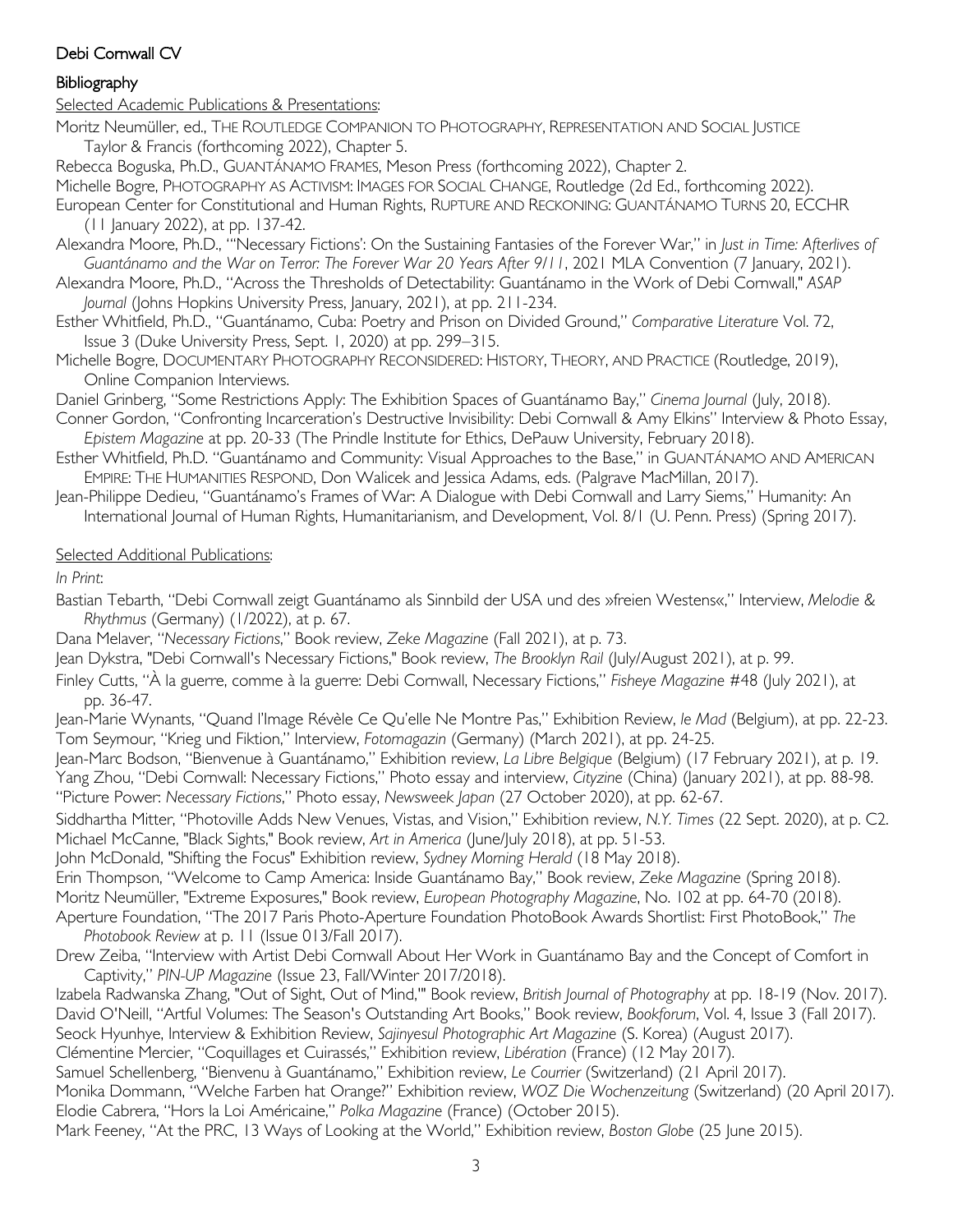"Picture Power: Gitmo at Home, Gitmo at Play," Photo essay*, Newsweek Japan* (3 December 2014).

"Contrast heerst op Guantánamo," Photo essay, *de Morgen* (Belgium) (16 October 2014).

"Guantánamo, Reframed," Photo essay, *International New York Times* (14 October 2014).

### *Television, Radio, Online, & Podcasts*:

Lori Waxman, "Art Behind Bars: 'Tea, Torture & Reparations' at DePaul makes connections between police violence in Chicago and torture in Guantanamo," Exhibition review, *Chicago Tribune* (27 April 2022).

"Necessary Fictions," Photo Essay and Interview, *Truth in Photography* (Spring 2022).

Alexandra Chaves, "Xposure: how photographer Debi Cornwall captured the humanity inside Guantanamo Bay," Exhibition review, *The National* (U.A.E.), 15 February 2022.

Lewis Bush, "'I felt a responsibility to look': As Guantanamo Bay turns 20, photographers reflect on the US prison's legacy", *The Art Newspaper*, 19 January 2022.

Richard B. Woodward, "How 9/11 Changed Art," *The Wall Street Journal*, 9 September 2021.

Alexandra S. Moore, "Debi Cornwall's Necessary Fictions: On the Sustaining Fantasies of the Forever War," Book review, *The Polis Project*, 8 September 2021.

Miriam Pensack, "The Genre Guantánamo Made," Book review, *Los Angeles Review of Books*, 9 June 2021.

John Devos, "Musée de la Photographie Charleroi: Debi Cornwall: *Welcome to Camp America*," Exhibition review, *L'Oeil de la Photographie* (29 March 2021).

Catherine Businaro, "Immersion au sein de Guantanamo et ambiance feutrée au musée de la photo," Exhibition review & interview, *Télésambre* (Belgium) (12 February 2021).

Loring Knaubloch, "Debi Cornwall: *Necessary Fictions*," Book review, *Collector Daily* (18 January 2021).

Brad Feuerhelm, *Nearest Truth* #137 (Podcast interview) (18 January 2021).

Mark Murrmann, "At Least One Thing Was Great About 2020: These Photobooks," *Mother Jones* (28 December 2020). Donny Bajohr and Jeff Campagna, "Top Ten Photography Books of 2020," *Smithsonian Magazine* (12 December 2020). Matthew Flowers, Catherine Edelman, and Jim Casper, "Favorite Photobooks of 2020," *Lensculture* (8 December 2020).

Kenneth Dickerman, "'Our lives take place in the realm of fantasy, triviality, and materialism, and our senses and mental capacity become numbed as a result,'" Book review, *The Washington Post* (2 December 2020).

Sunil Shah, "Fantasy-Industrial Complex: Debi Cornwall's *Necessary Fictions*," Book review & interview, *American Suburb X* (27 November 2020).

Matt Alagiah, "Debi Cornwall explores American power and identity in the post-9/11 era," *It's Nice That* (8 October 2020).

Lou Tsatsas, "'Devrais-je faire plus d'effort pour que cela ne m'affecte pas? Après tout, rien de tout cela n'est reel,'" Interview, *Fisheye Magazine* (30 September 2020).

Izabela Radwanska Zhang, "Debi Cornwall investigates the performance of US state control," Interview, *British Journal of Photography* (30 August 2020).

Gregory McNamee, "Village of the Damned," Book review, *Los Angeles Review of Books* (28 August 2020).

Lev Feigin, "Inside Guantanamo Bay," Book review, *Hyperallergic* (23 August 2018).

Edith Newhall, "The Creepiness of the Photos Takes a Moment to Sink In," Exh. review, *Philadelphia Inquirer* (10 Aug. 2018). Deborah Krieger, "Photography Exhibition Captures the Incongruous Crush of Guantánamo Bay Prisons," *Humble Arts* 

*Foundation* (9 August 2018).

Siddhartha Mitter, "Outside the Wire: Camp America Comes Home," *The Intercept* (10 June 2018).

Zack Hatfield, "Debi Cornwall's Welcome to Camp America," Exhibition review, *The Guardian* (25 February 2018).

Wilco Versteeg, "Roaming Without End," Exhibition review, Aperture Foundation Blog (21 February 2018).

Miss Rosen, "A Surreal Portrait of Life Inside Guantánamo Bay: Camp America," *Huck Magazine* (17 January 2018).

Mark Murrmann, "Here are 10 of the Most Captivating Photo Books of the Year. Just Look." *Mother Jones* (31 Dec. 2017).

Teju Cole, "The Best Photo Books of 2017," *New York Times Magazine* (30 December 2017).

Tim Clark, "Top 10 Photobooks of 2017," *1000 Words Magazine* (UK) (18 December 2017).

Stefan Wagner, "So oder so ist Guantanamo," Interview & book review, *Der Spiegel* (Germany) (15 December 2017). Loring Knaubloch, "Debi Cornwall: Welcome to Camp America, Inside Guantánamo Bay @Steven Kasher," Exhibition review, *Collector Daily* (30 November 2017).

Ryan P. Smith, "The Ten Best Photography Books of 2017," Book review, *Smithsonian Magazine* (28 November 2017). Nina Strochlic, "Eerie Photos Reveal Life Inside Guantanamo Bay Prison," *National Geographic Magazine* (8 Nov. 2017). Donny Bajohr, "These Photographs Capture the Complexities of Life at Guantánamo," *Smithsonian Magazine* (6 Nov. 2017). Mark Murrmann, "These Photos Plunge You into the Inner Madness of Guantánamo," *Mother Jones* (7 October 2017). Katherine Oktober Mathews, "Welcome to Camp America," Book review, *GUP* (12 September 2017). Jordan G. Teicher, "In Guantánamo, Ensared in the War on Terror," Book review, *New York Times Lens* (11 Sept. 2017).